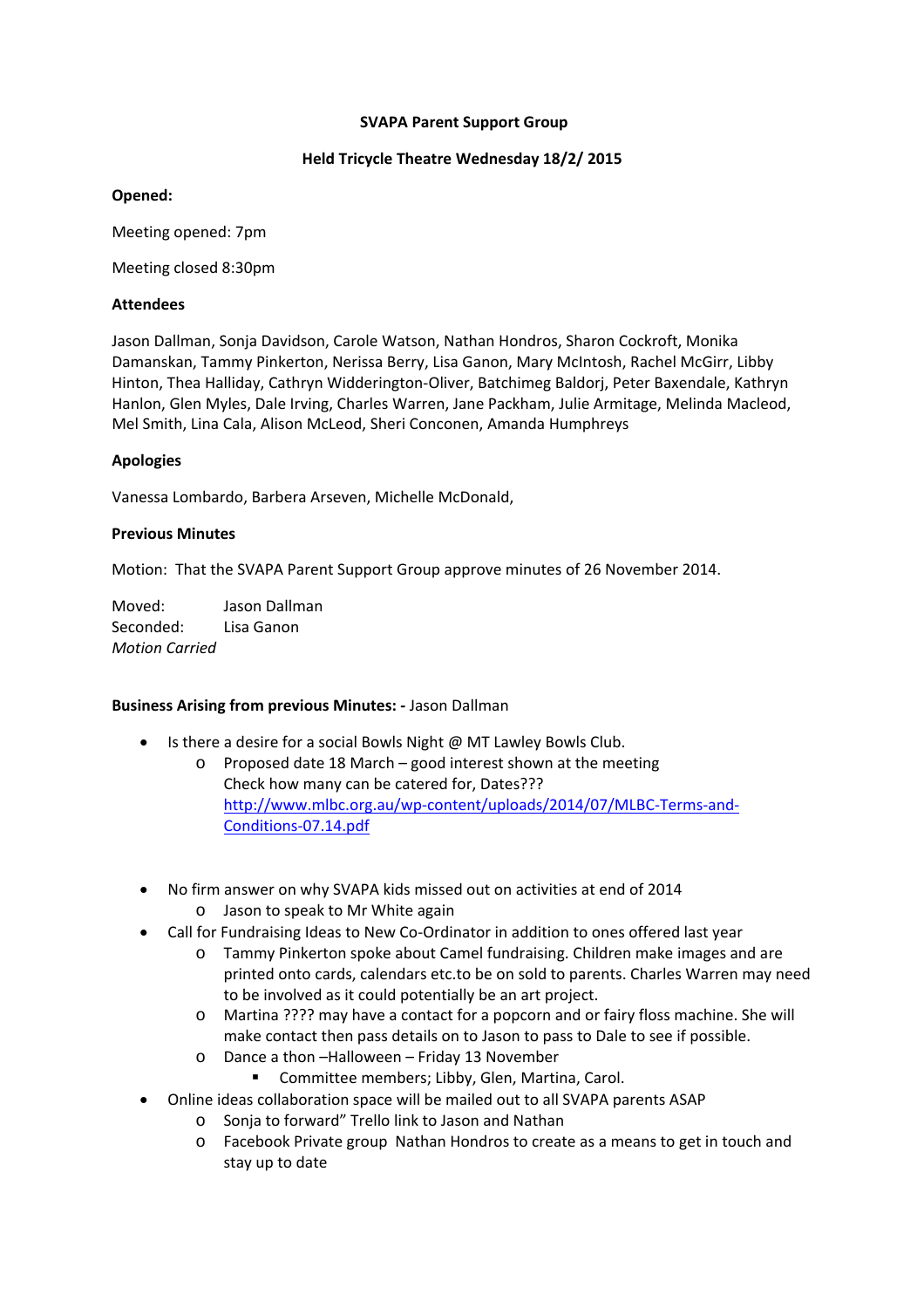# **Treasurers Report:**

**No Report ‐** No change from end 2014

# **Agenda items**

1: Goals for 2015

*Possible goals may include:*

Funding Teacher led initiatives, excursions etc…

Support and Promote Lawley Art Auction

Set up further fundraising initiatives

Increase parental attendance to meetings

SVAPA Production

Social event for year 7 – before Midsummer

Mel Smithin & Lina Cala & Rachel McGirr‐ to decide on food stall, produce flyer, Sonja to email to SVAPA students requesting food donation etc

#### 2: Teachers report

Please see attachment

# 3: Lawley Art Auction Report – Sonja Davidsons

Attachment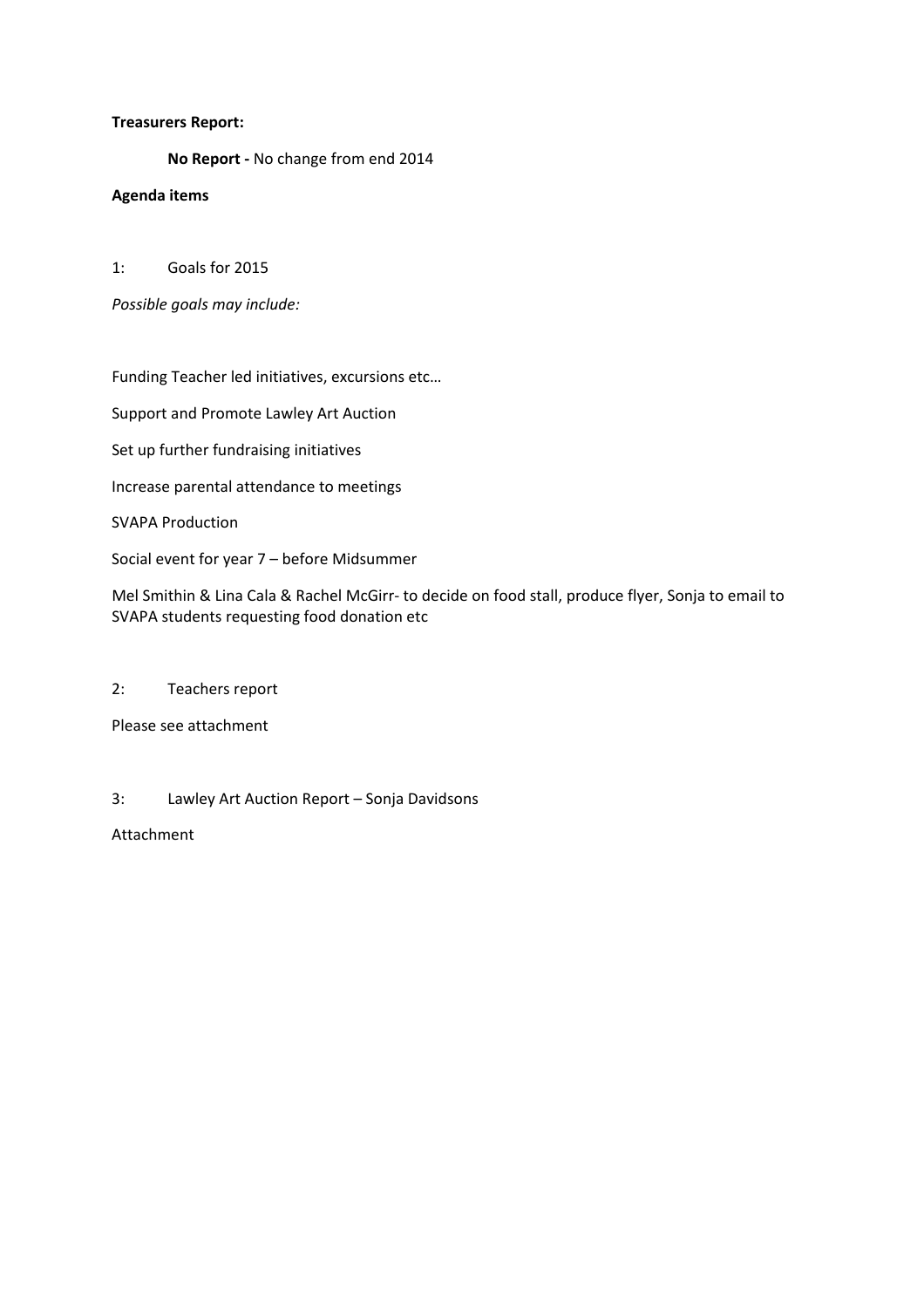#### SVAPA COORDINATOR'S REPORT 18 February 2015.

- 1. PIAF Shows. Thanks to the SVAPA PSG for providing this for each SVAPA student 7-10 (SVAPA Project class). Year 8 SVAPA- The Rabbits 16.02.15; Year 7SVAPA-Beyond 19.02.15; Year 10 SVAPA Project class-Ubu and the Truth Commission 27.02.15; Year 9 SVAPA-Madama Butterfly. Rich and varied and quite particular experiences for each year group. Compliments on the neat turn out, prompt arrival and excellent behaviour of the Year 8 group.
- 2. Early Classes: These have started. The Year 7s looked magnificent in their SVAPA t-shirts. They might find it quicker to wear school uniform in future so they make it to form on time. Year 8s start tomorrow and will also be doing dance, mainly with Jess Lewis and when she is away with Amy Wiseman as last year. Year 9 start next Tuesday with Genevieve Moran on physical theatre and with a focus on acro-balance. The Year 10s do not have an early Class program.
- 3. SVAPA Camp: next week 25-27 February. Introduction to working across the arts and working Year 8 and 9 students together (9s are the mentors).
- 4. Arts Festival Day-27 March. Request for SVAPA PSG involvement-great last year-is it possible to build it up this year? Requesting funding through P & C and sending student emissaries to try again. Monday 23 Feb. I have contacted the president and we are completing the submission with the Year 12 Certificate II in Live production students. The Arts Captain and a prefect from the Cert II class will present the submission to the meeting. We may still need to request financial support from SVAPA and Music PSGs (bands, Junkadelic).
- 5. We notice the difference with three Middle School groups. At present I have no designated time so it has been before, after school and weekend maintenance. Apologies if I have not as yet sorted out the SVAPA T-shirt. Try to have Year 8s this week.
- 6. 2015 SVAPA Tour to London and Paris is pretty much finalised. Students' jackets are being organised.
- 7. Please email concerns; Dale.Irving@lawley.wa.edu.au I also like to hear when things are happy and enjoyable!
- 8. Parent representative to SVAPA Information evening Wednesday 4 March?

Dr Dale Irving **SVAPA Coordinator** Mount Lawley SHS 94710342